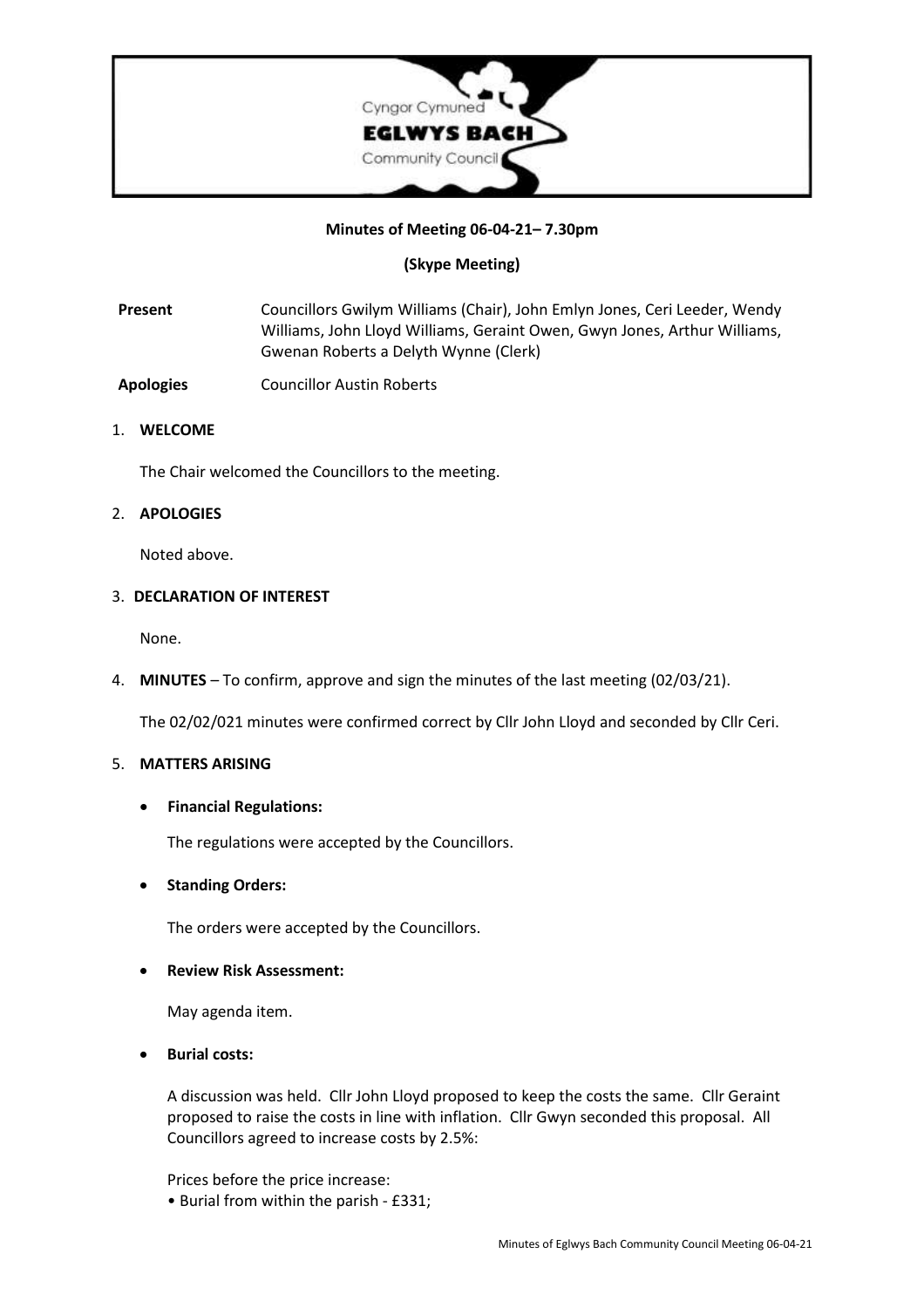

- Burial from outside the parish £441;
- Burial following cremation from inside the parish £147;
- Burial following cremation from outside the parish £300;
- Installation of gravestone £126;
- Installation of gravestone following cremation £90.

# • **Playground report:**

- Slate 13ml to be purchased invoice on the way (slate in price by contractor). David Dudley, Playground Inspector has advised 13ml slate. Information to be added to risk assessment);
- Picnic table invoice received. Cllr Ceri to ask for invoice dated in March;
- Cllr Ceri has written to CCBC re grant as it has not yet been spent.

## • **Speeding concerns in the village:**

E-mail received from resident regarding speeding speed limits, especially for Ffordd Ty Gwyn. The matter has already been discussed in a previous meeting. The Clerk to pass on concerns to Highways department CCBC. The National Assembly are also undertaking a national consultation. The Clerk to contact PCSO Delia Belis to undertake further speed checks.

## • **Heol Martin – ownership of land:**

Enquiry from resident regarding the ownership of the green piece of land in Heol Martin. The Clerk to contact the Estates Deptartment, CCBC to enquire.

## • **Bryn Hir path:**

E-mail from resident regarding the need to cut the hedge along the bank behind the houses so that bikes going down the Bryn Hir trail on the path between the stone bridge and the wooden bridge, would hopefully, travel along the river once hedge cut. The bikes are damaging the neatly repaired path and are also a danger to walkers.

Cllr Austin to contact Emyr Jones, CCBC.

## • **Conwy Village Award 2021:**

Cllr John Emlyn proposed leaving the award for this year. Cllr Arthur seconded his proposal. All Councillors agreed.

# • **2019/20 Audit:**

The Clerk reported that the accounts were ready. The Clerk to share the accounts with Cllr John Emlyn.

## 6. **PLANNING**

None.